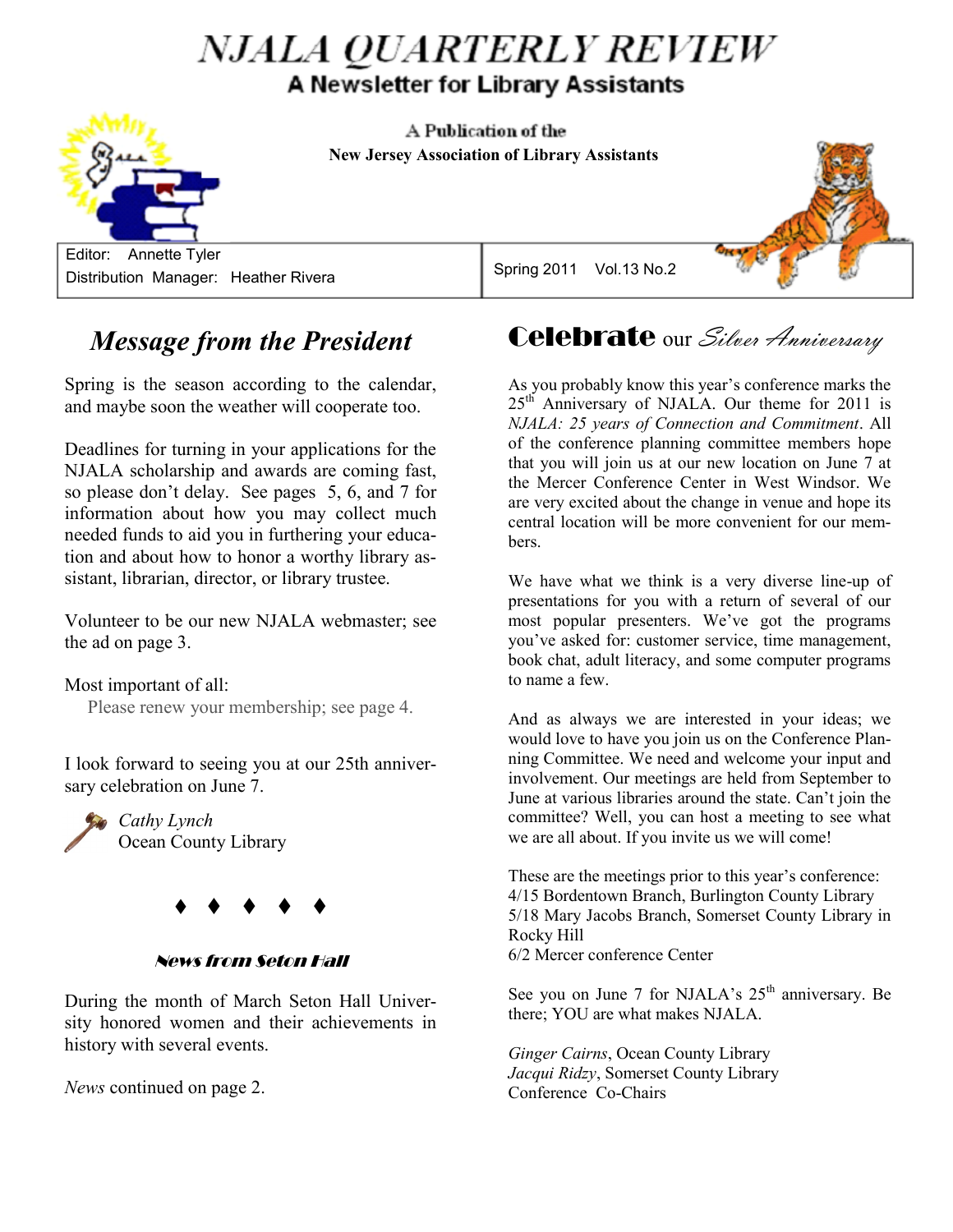## **And to think that I saw it on Washington Street!**

Dear Friends all,

Upon hearing of my imminent retirement, Barbara Ward asked me to write a few words to the Association, and so here I am. (I feel almost like Randy Pausch and his **"Last Lecture!"**) More than 25 years ago, I was proud and happy to work on the very first conference. Yes, the association is unique! Most associations start with a few members, a series of meetings, then decide to sponsor a conference. NJALA started with a conference, initiated by Ray Murray, director in charge of the region, for purposes of continuing education. The conference, held at Seton Hall, was a huge success and wellattended by library support staff, a few librarians, and even a few directors. A small core did the planning and set up the program. Little did we know that it would flourish and grow, soon to be taken over by enthusiastic support staff who continued the work with many meetings and conferences over the years.

I have enjoyed the friends I made through NJALA, and am proud of the work they've done and the recognition they have garnered. Though I have not been able to attend several of the latest conferences (time and distance and other obligations), when the organizing committee meets at Seton Hall, I welcome the opportunity to stop in for a short chat. And of course, I sometimes meet up with NJALA members at NJLA annual conference, and even ALA!

So, as I ride off into the sunset, I would like to wish you all the best in your library futures. Having worked in libraries for more than 50 years (in many capacities….beginning as a "page" in the Trenton Free Public Library), I can only say it's been a great life! I will continue to be involved in library work and research, but as a volunteer. Hope to see you around! Good luck and God bless!

*Sister Anita Talar*



This is a picture I took of a beautiful white squirrel in our back yard here at the library. We have been spotting him running along the fence out

back since this past summer. On another day we saw him playing with a typical grey squirrel and hiding from me by flattening himself onto the branch.

*Suzanne J. Ridzy* Somerset County Library Mary Jacobs Branch, Rocky Hill

 $\begin{array}{ccccccccccccccccc} \bullet & \bullet & \bullet & \bullet & \bullet & \bullet & \bullet \end{array}$ 

*News* continued from page 1.

A Woman's Conference on campus included many workshops of great interest for women concerning their everyday living. We also held a community service event to support a local Battered Women's Shelter in Essex County; items were collected to give to this organization. At the conference Dean Chrysanthy Grieco was named "WOMAN OF THE YEAR." She has spent over 50 years on our campus holding various titles including Head of the English Departments. The month ended with a Woman's Appreciation Dinner.

●●●

Seton Hall honored one of the Chilean miners, who had been trapped in a mine collapse for 69 days. Mario Sepulveda, dressed in traditional Chilean attire, was on campus and spoke about his experience in the mine and its effect on his life. Sepulveda created a foundation, "Miner's Miracle," with which the University has partnered. Mario toured the campus during his visit and met with many professors, students and staff; he spoke in a auditorium filled to capacity. Julie Fiol, the Consul General of Chile in New York, also spoke about the impact that the mine collapse had.

*Barbara Ward*, Walsh Library Seton Hall University Walsh Library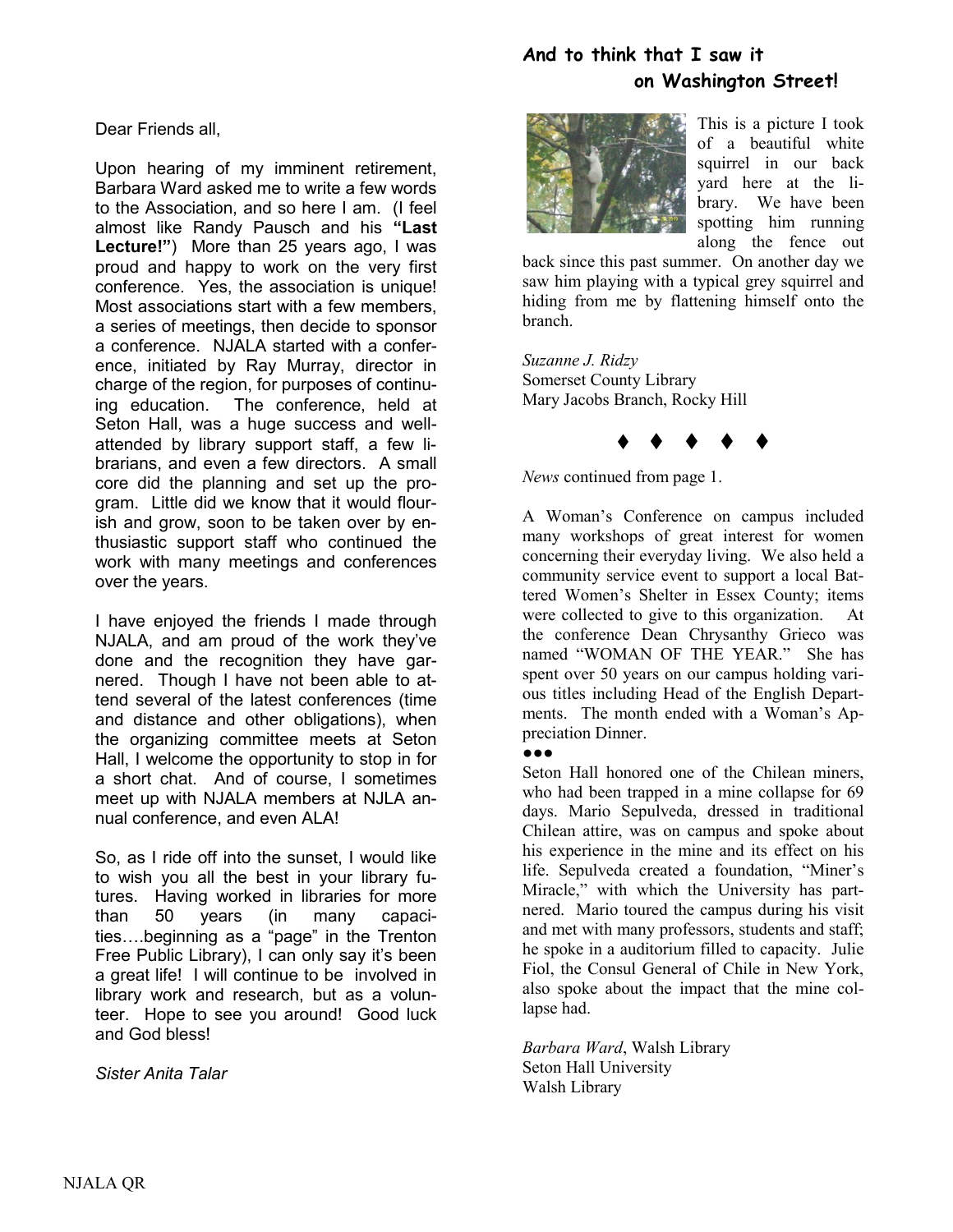# **is in** need of a new WEBMASTER. **Can you help?**

**Please contact Annette Tyler at Annette.Tyler@mainlib.org**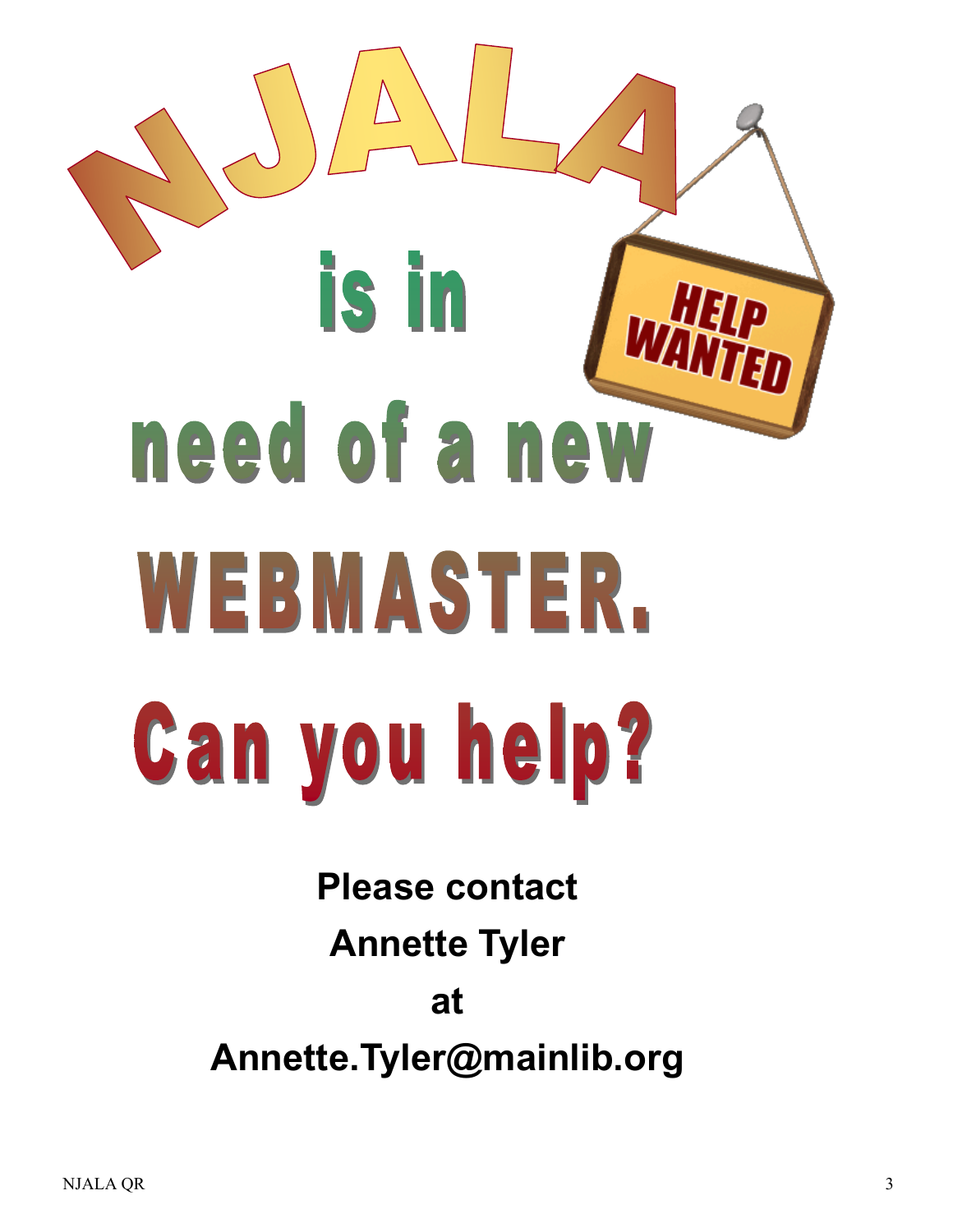# **NJALA MEMBERSHIP APPLICATION**

## **JANUARY-DECEMBER 2011**

#### **As an NJALA member you receive newsletters, invaluable networking opportunities, discounts on workshops, and an annual conference. To join now return this form to our Membership Secretary:**

**Heather Rivera North End Branch Library 722 Summer Ave. Newark NJ 07104**

| Name:                                                                                                     |
|-----------------------------------------------------------------------------------------------------------|
| Title/Dept:                                                                                               |
| Library:                                                                                                  |
| Library Address:                                                                                          |
| City, State, Zip:                                                                                         |
| <b>Business Phone:</b><br>Fax:                                                                            |
| E-Mail Address:                                                                                           |
| Area of Expertise:                                                                                        |
| Renewal<br><b>New</b>                                                                                     |
| Regular Dues \$20 (support staff, i.e.: library assistants, clerks, technicians, paraprofessionals, etc.) |
| Associate Dues \$15 (all those who do not qualify as regular members)                                     |
| <b>MAKE CHECKS PAYABLE TO NJALA</b>                                                                       |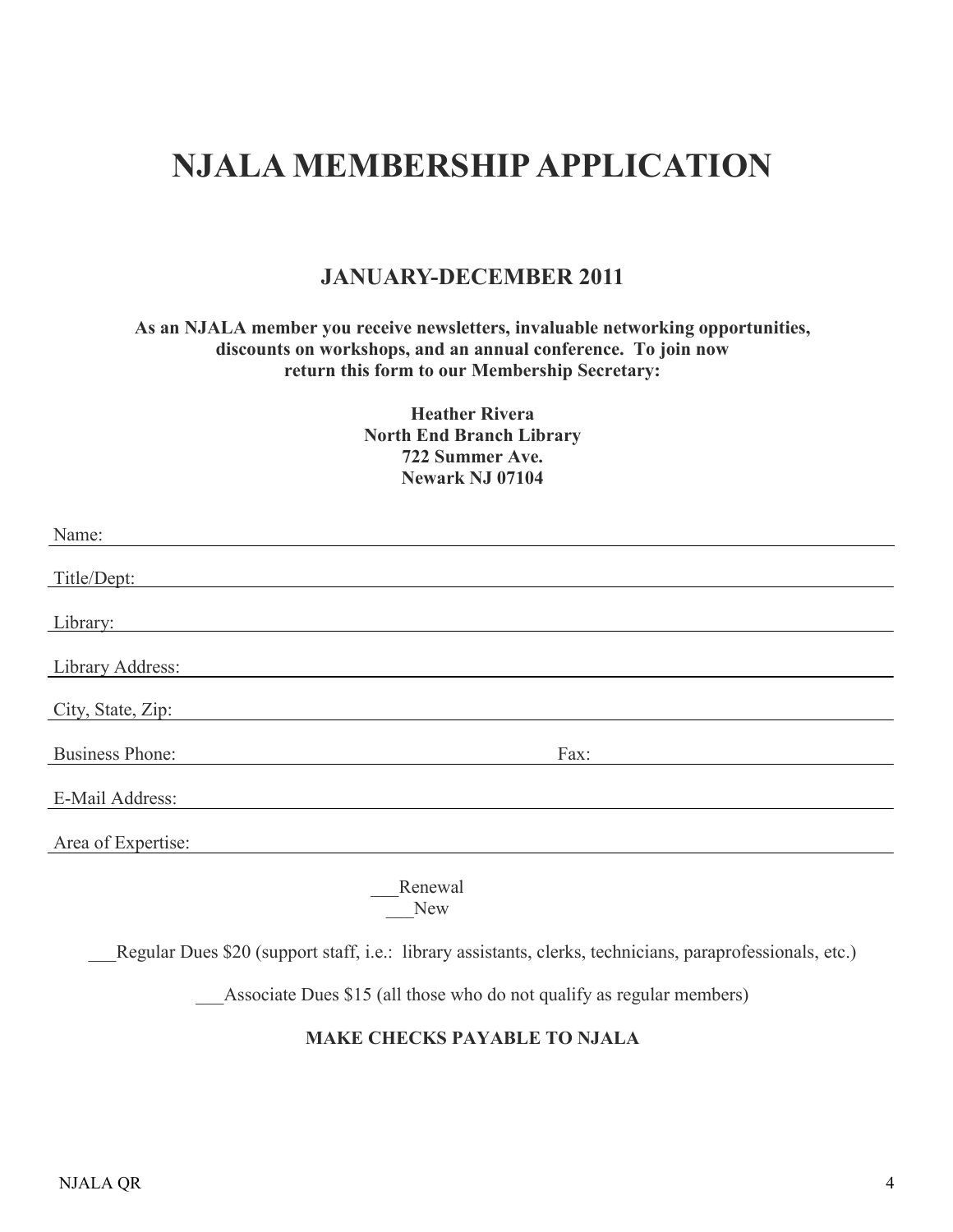## **NJALA RECOGNITION AND KEHNAST AWARDS Application**

Each year at the conference of the **New Jersey Association of Library Assistants** the NJALA Recognition and Kehnast awards are presented.

The NJALA Recognition Award is given to a dedicated Director, Trustee, or Librarian in a New Jersey Library or Libraries who encourages and supports participation in career development or activities for library assistants in New Jersey.

The Kehnast Award is given to a dedicated library assistant in a New Jersey Library who has made a significant contribution to the profession or to his/her library and actively participates in career development or activities in New Jersey. This award is named for AnnaMarie Kehnast who served as President and Liaison of **NJALA**.

To submit a candidate for either award please include the following:

#### **Your information** (Please print.):

| (Last)                     | (First) | (Middle)                  |  |
|----------------------------|---------|---------------------------|--|
| 2. Library name & address: |         |                           |  |
|                            |         | (Street or P.O. Box $#$ ) |  |
| (City)                     |         | $(State)$ $(Zip)$         |  |
|                            |         |                           |  |
|                            |         |                           |  |
|                            |         |                           |  |
| (Last)                     | (First) | (Middle)                  |  |
| 6. Library name & address: |         | (Street or P.O. Box $#$ ) |  |
| (City)                     |         | (State) (Zip)             |  |
|                            |         |                           |  |

Include an essay of no more than 200 words explaining why the candidate deserves this award. This application along with the essay must be postmarked by April 30, 2011; send them to:

> East Orange Public Library Attn: John Guido 21 South Arlington Avenue East Orange NJ 07018 Phone: 973-266-5601 Email: [jguido@eopl.org](mailto:jguido@eopl.org)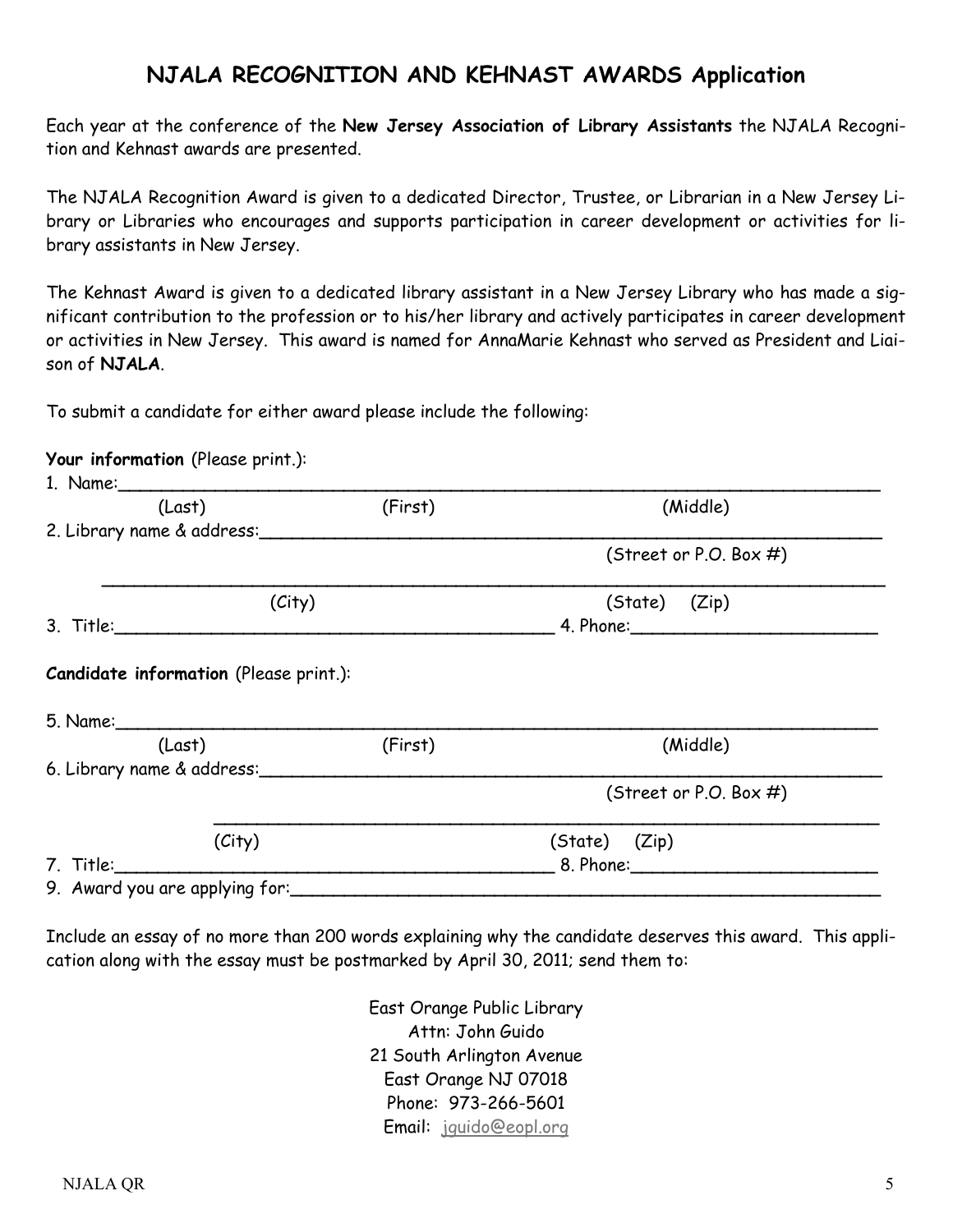# **RITA L. HILBERT SCHOLARSHIP AWARD 2011**

The NJALA Scholarship Committee is proud to announce our annual scholarship award of \$250.00 for the 2011-2012 academic year. This scholarship will be offered to a library support staff person who would like to pursue a degree or certificate program that enhances work skills.

# **REQUIREMENTS**

- 1. Applicant must be a legal resident of New Jersey.
- 2. Scholarships are available to current NJALA members only.
- 3. Recipient must attend an accredited college program or certified post-secondary program.
- 4. Recipient must use the award in a job-related field.
- 5. Applicant must enclose a 150 word essay explaining how this scholarship will help her/ him reach career goals.
- 6. If the Scholarship Committee deems a personal interview necessary the applicant must be available to meet with the committee.
- 7. The scholarship recipient will receive the award money after proof of completion of the course is shown.

If you have any questions or would like an application please contact the Scholarship Committee Chairperson:

> East Orange Public Library Attn: John Guido 21 South Arlington Avenue East Orange, NJ 07018 Phone: 973-266-5601 or E-mail: jguido@eopl.org

There is an application form on the next page, and you will also find one on the NJALA website, [www.njala.org](http://www.njala.org) All applications must be postmarked by April 30, 2011.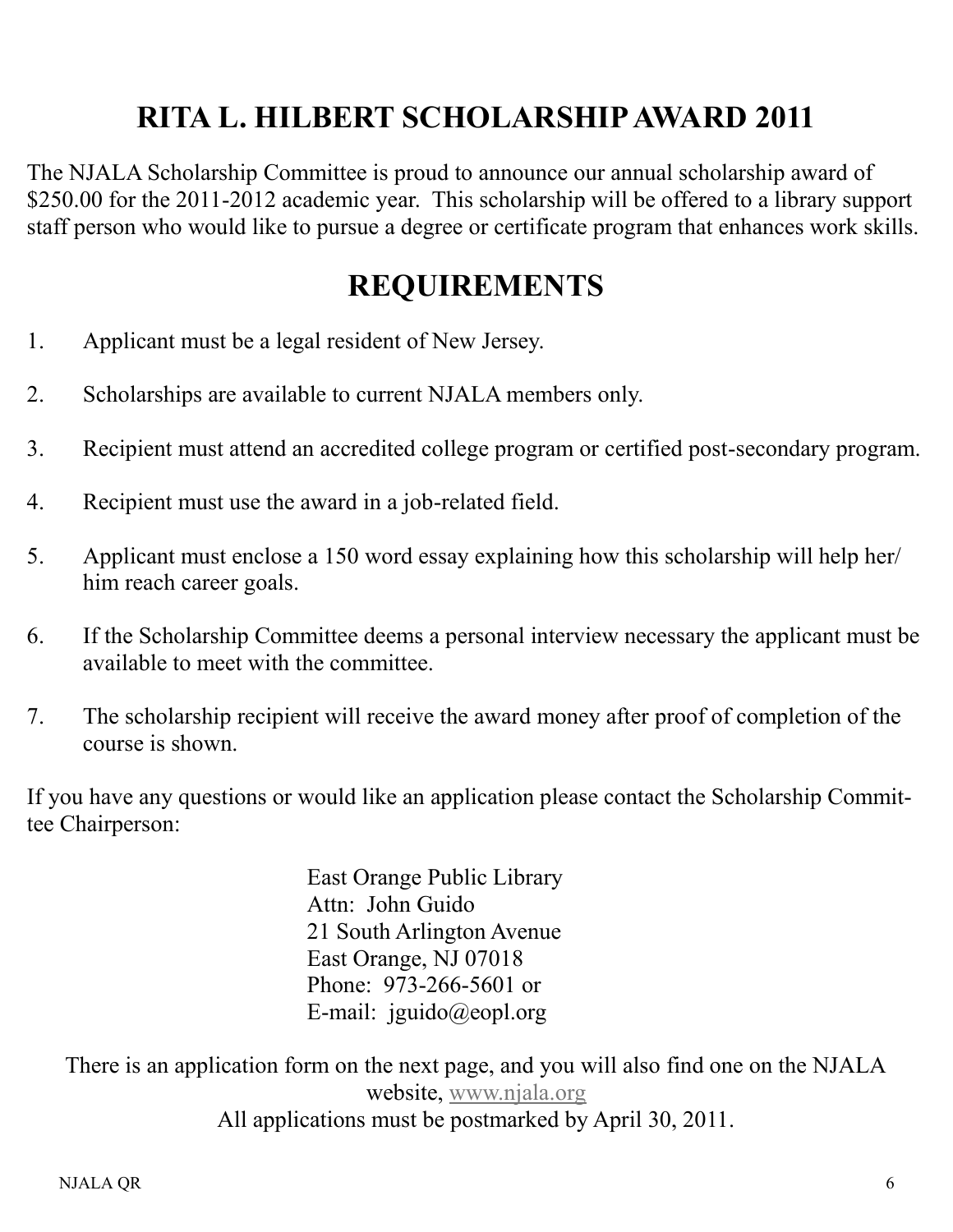# **RITA L. HILBERT 2011 SCHOLARSHIP APPLICATION**

| <b>NAME:</b> (Please Print) (Last)                   |          | (First)   |                                                                                                                                                                                                                                    | (Middle)           |
|------------------------------------------------------|----------|-----------|------------------------------------------------------------------------------------------------------------------------------------------------------------------------------------------------------------------------------------|--------------------|
|                                                      |          |           |                                                                                                                                                                                                                                    |                    |
| Legal Residence: (Number) (Street)                   |          |           |                                                                                                                                                                                                                                    |                    |
|                                                      | (City)   |           | (State) (Zip) (phone)                                                                                                                                                                                                              |                    |
| <b>Post Secondary:</b>                               |          |           |                                                                                                                                                                                                                                    |                    |
| Have you applied for admission to any school(s)?     |          |           |                                                                                                                                                                                                                                    | $Yes.$ No: $\_\_$  |
|                                                      |          |           | Specify school(s): <u>contained</u> and the set of the set of the set of the set of the set of the set of the set of the set of the set of the set of the set of the set of the set of the set of the set of the set of the set of |                    |
| Have you been accepted for any school(s)?            |          |           |                                                                                                                                                                                                                                    |                    |
| Specify:                                             |          |           |                                                                                                                                                                                                                                    |                    |
| Are you presently attending a post secondary school? |          |           |                                                                                                                                                                                                                                    | $Yes.$ No: $\_\_$  |
|                                                      |          |           |                                                                                                                                                                                                                                    |                    |
| Education: (College)                                 |          |           |                                                                                                                                                                                                                                    | (Year)             |
|                                                      |          |           |                                                                                                                                                                                                                                    |                    |
|                                                      |          |           |                                                                                                                                                                                                                                    |                    |
|                                                      | (Degree) |           | (Major)                                                                                                                                                                                                                            | (G.P.A.)           |
|                                                      |          |           |                                                                                                                                                                                                                                    |                    |
| Post Graduate Education: (College)                   |          |           | (Year) (Degree) (Major)                                                                                                                                                                                                            |                    |
| Work Experience: (Most recent employment first)      |          |           |                                                                                                                                                                                                                                    |                    |
|                                                      |          |           |                                                                                                                                                                                                                                    |                    |
| A. (Employer's Name) (Address)                       |          |           |                                                                                                                                                                                                                                    |                    |
| (Position/Title)                                     |          |           |                                                                                                                                                                                                                                    | (Employment Dates) |
|                                                      |          |           |                                                                                                                                                                                                                                    |                    |
| <b>B.</b><br>(Employer's Name)                       |          | (Address) |                                                                                                                                                                                                                                    |                    |
| (Position/Title)                                     |          |           |                                                                                                                                                                                                                                    | (Employment Dates) |

**I understand that it may be necessary to be interviewed for this scholarship and agree to make myself available for this interview if so requested by the scholarship committee. I understand that in order to receive this scholarship I will be required to submit proof of course completion.**

NJALA QR 7